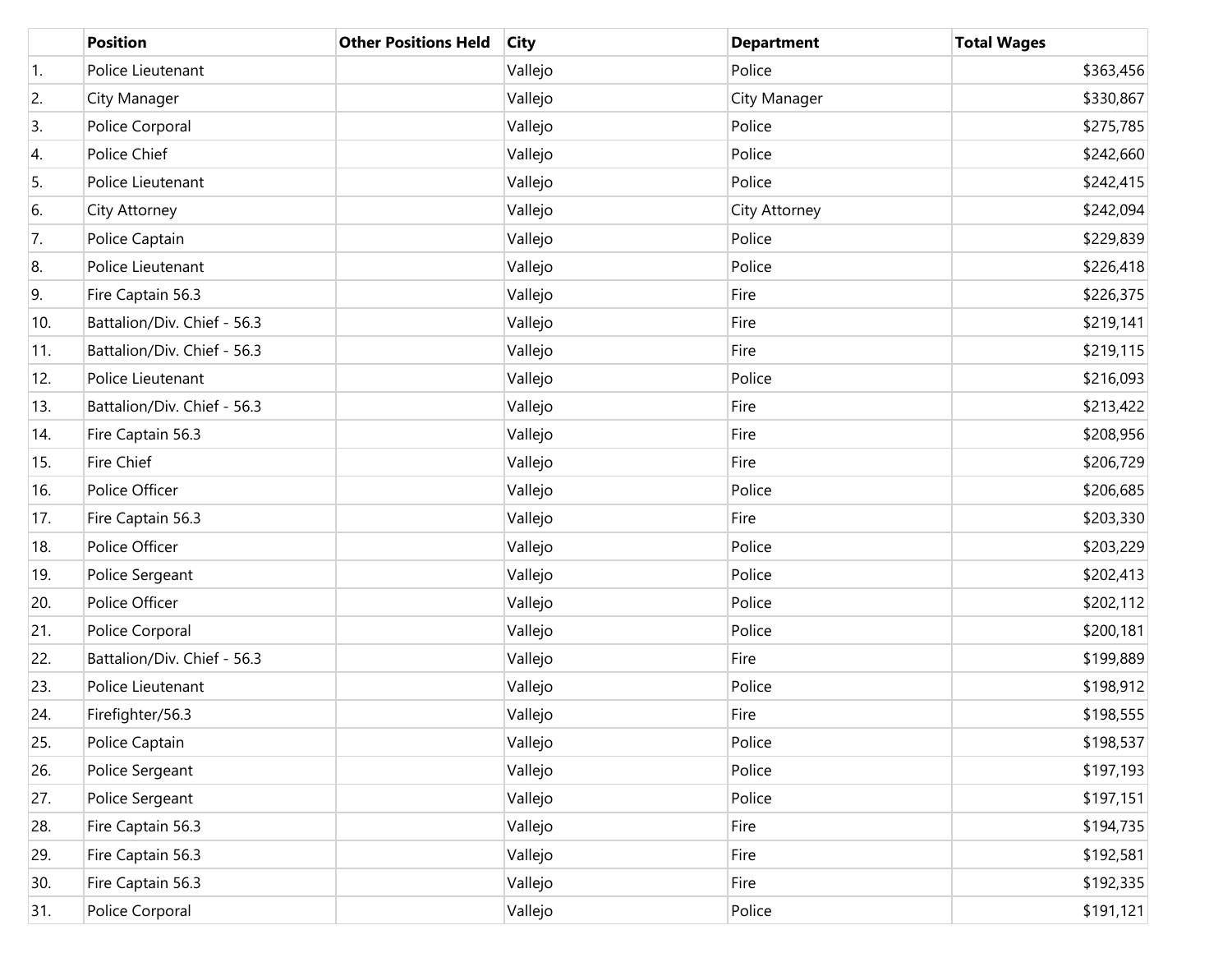| 32. | Police Officer                  | Vallejo | Police          | \$188,943 |
|-----|---------------------------------|---------|-----------------|-----------|
| 33. | Fire Captain 56.3               | Vallejo | Fire            | \$188,041 |
| 34. | Fire Captain 56.3               | Vallejo | Fire            | \$187,872 |
| 35. | Fire Captain 56.3               | Vallejo | Fire            | \$187,346 |
| 36. | Firefighter Engineer            | Vallejo | Fire            | \$186,794 |
| 37. | Police Sergeant                 | Vallejo | Police          | \$185,581 |
| 38. | Firefighter Engineer            | Vallejo | Fire            | \$185,037 |
| 39. | Fire Captain 56.3               | Vallejo | Fire            | \$184,974 |
| 40. | Police Lieutenant               | Vallejo | Police          | \$184,645 |
| 41. | Firefighter/56.3                | Vallejo | Fire            | \$184,611 |
| 42. | Police Corporal                 | Vallejo | Police          | \$184,308 |
| 43. | Chief Asst. City Attorney       | Vallejo | City Attorney   | \$184,090 |
| 44. | Firefighter Engineer            | Vallejo | Fire            | \$183,678 |
| 45. | <b>Assistant City Manager</b>   | Vallejo | City Manager    | \$183,272 |
| 46. | Police Officer                  | Vallejo | Police          | \$183,226 |
| 47. | Fire Captain 56.3               | Vallejo | Fire            | \$181,996 |
| 48. | Police Officer                  | Vallejo | Police          | \$180,804 |
| 49. | Fire Captain - 40 Hour          | Vallejo | Fire            | \$180,703 |
| 50. | Police Lieutenant               | Vallejo | Police          | \$179,754 |
| 51. | Finance Director                | Vallejo | Finance         | \$178,802 |
| 52. | Deputy Fire Chief-Unrepresented | Vallejo | Fire            | \$177,758 |
| 53. | Asst. PW Director/City Engr.    | Vallejo | Public Works    | \$177,632 |
| 54. | Police Lieutenant               | Vallejo | Police          | \$176,820 |
| 55. | Police Corporal                 | Vallejo | Police          | \$176,569 |
| 56. | Battalion/Div. Chief - 40       | Vallejo | Fire            | \$176,532 |
| 57. | Police Corporal                 | Vallejo | Police          | \$176,356 |
| 58. | Police Lieutenant               | Vallejo | Police          | \$176,324 |
| 59. | Firefighter/56.3                | Vallejo | Fire            | \$175,415 |
| 60. | Human Resources Director        | Vallejo | Human Resources | \$173,789 |
| 61. | Fire Captain 56.3               | Vallejo | Fire            | \$173,579 |
| 62. | Firefighter Engineer            | Vallejo | Fire            | \$173,203 |
| 63. | Firefighter Engineer            | Vallejo | Fire            | \$172,942 |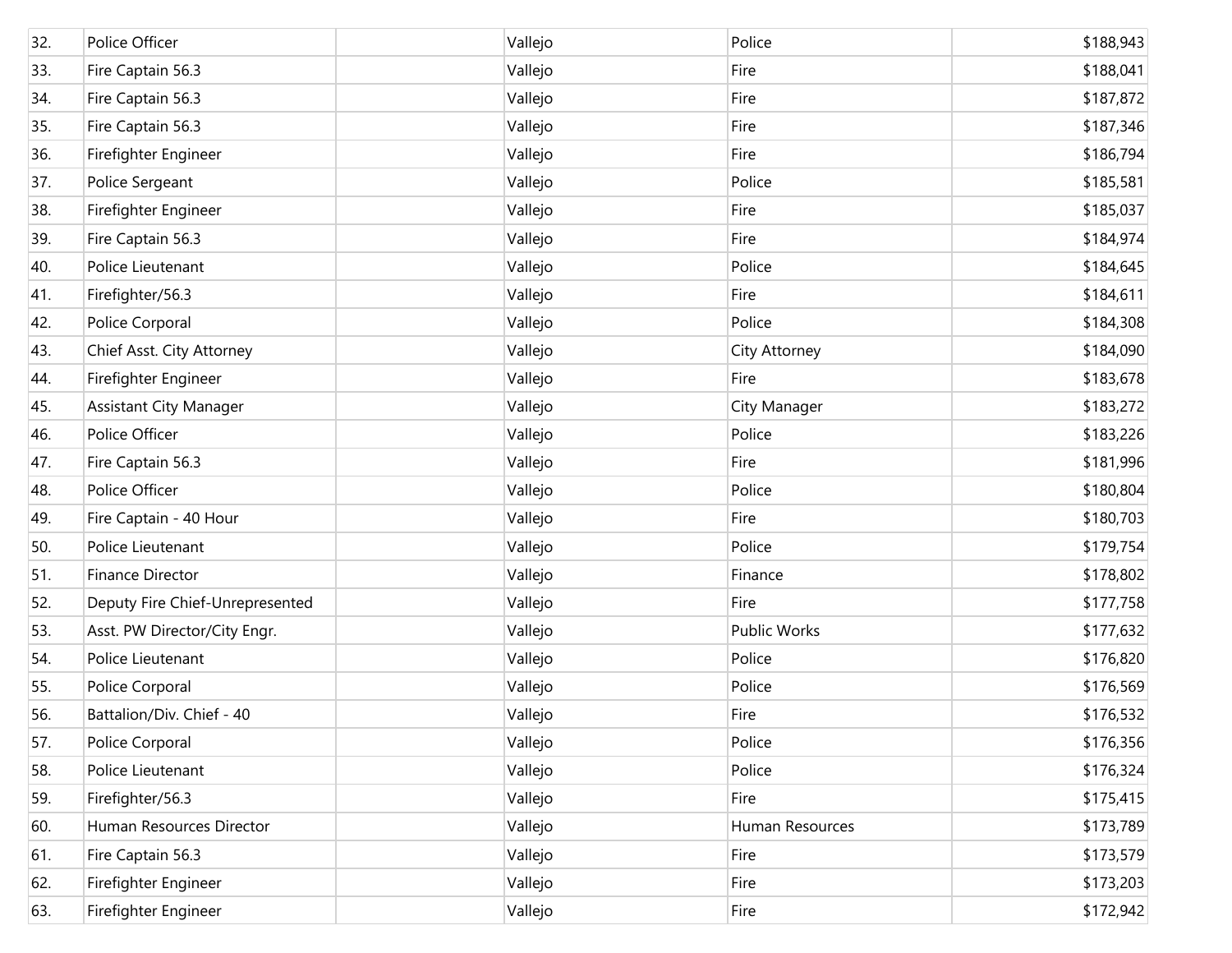| 64. | Police Lieutenant                 | Vallejo | Police        | \$172,854  |
|-----|-----------------------------------|---------|---------------|------------|
| 65. | Police Sergeant                   | Vallejo | Police        | \$172,768  |
| 66. | Firefighter/56.3                  | Vallejo | Fire          | \$172,250  |
| 67. | Fire Captain 56.3                 | Vallejo | Fire          | \$171,337  |
| 68. | Fire Captain 56.3                 | Vallejo | Fire          | \$171,121  |
| 69. | Firefighter Engineer              | Vallejo | Fire          | \$170,989  |
| 70. | Fire Captain 56.3                 | Vallejo | Fire          | \$169,222  |
| 71. | Firefighter Engineer              | Vallejo | Fire          | \$168,377  |
| 72. | Police Sergeant                   | Vallejo | Police        | \$167,605  |
| 73. | Police Corporal                   | Vallejo | Police        | \$166,664  |
| 74. | Police Sergeant                   | Vallejo | Police        | \$166,647  |
| 75. | Fire Captain 56.3                 | Vallejo | Fire          | \$165,368  |
| 76. | Firefighter/56.3                  | Vallejo | Fire          | \$165,274  |
| 77. | Firefighter/56.3                  | Vallejo | Fire          | \$165,256  |
| 78. | Fire Captain 56.3                 | Vallejo | Fire          | \$164, 146 |
| 79. | Police Sergeant                   | Vallejo | Police        | \$164,055  |
| 80. | <b>Assistant City Attorney II</b> | Vallejo | City Attorney | \$163,994  |
| 81. | Police Officer                    | Vallejo | Police        | \$163,986  |
| 82. | Fire Captain 56.3                 | Vallejo | Fire          | \$163,302  |
| 83. | Police Officer                    | Vallejo | Police        | \$163,265  |
| 84. | Chief Information Officer         | Vallejo | City Manager  | \$162,795  |
| 85. | Firefighter/56.3                  | Vallejo | Fire          | \$162,393  |
| 86. | Fire Captain 56.3                 | Vallejo | Fire          | \$162,244  |
| 87. | Police Officer                    | Vallejo | Police        | \$161,808  |
| 88. | Firefighter Engineer              | Vallejo | Fire          | \$161,182  |
| 89. | Fire Captain 56.3                 | Vallejo | Fire          | \$160, 140 |
| 90. | Police Corporal                   | Vallejo | Police        | \$160,000  |
| 91. | Police Officer                    | Vallejo | Police        | \$159,919  |
| 92. | Police Officer                    | Vallejo | Police        | \$159,859  |
| 93. | Firefighter/56.3                  | Vallejo | Fire          | \$159,463  |
| 94. | Asst. Pwks Dir - Maintenance      | Vallejo | Public Works  | \$158,885  |
| 95. | Firefighter Engineer              | Vallejo | Fire          | \$158,178  |